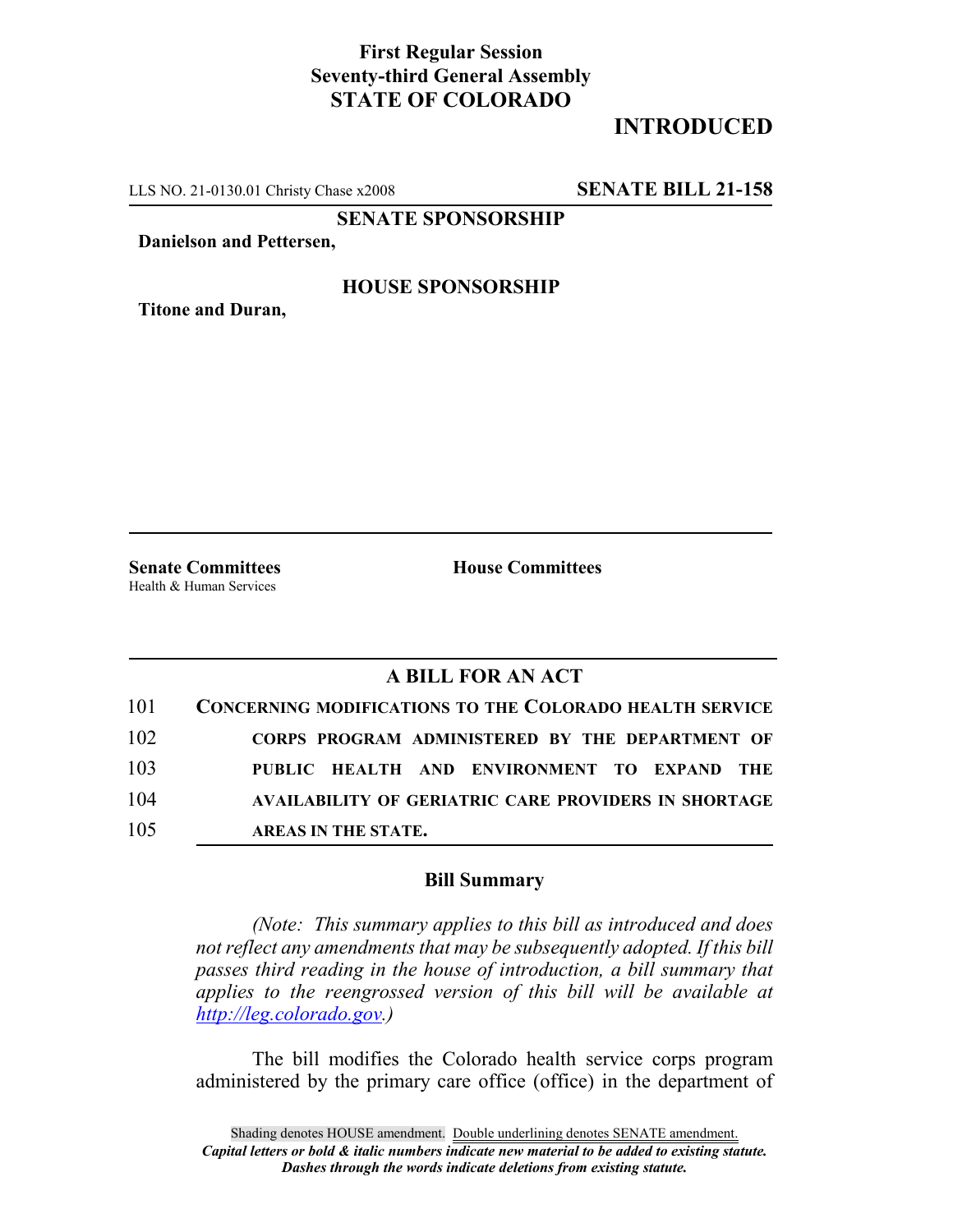public health and environment, which program includes a loan repayment program, as follows:

- ! Allows geriatric advanced practice providers, which include advanced practice registered nurses and physician assistants with geriatric training or experience, to participate in the loan repayment program on the condition of committing to provide geriatric care to older adults in health professional shortage areas for a specified period; and
- Requires the general assembly to annually and continuously appropriate money from the general fund to the office for the 2021-22 through the 2025-26 fiscal years to help repay loans for geriatric advanced practice providers.

1 *Be it enacted by the General Assembly of the State of Colorado:*

2 **SECTION 1. Legislative declaration.** (1) The general assembly

- 3 finds and determines that:
- 4 (a) Colorado currently has approximately 840,000 residents over 5 65 years of age, and that number is expected to grow to 1.2 million by
- 6 2030, a 43% increase in that population in 10 years;
- 7 (b) Additionally, the statewide population of residents over 75
- 8 years of age is approximately 327,000 and is expected to grow to 559,000
- 9 by 2030, a nearly 71% increase in that population in 10 years;

10 (c) Colorado is estimated to have 125,000 residents afflicted with 11 dementia by 2030, including an estimated 25,000 residing in rural areas 12 of the state;

- 13 (d) Geriatric specialists, including advanced practice providers 14 with geriatric training or experience, provide a patient-centered, holistic 15 approach to care and are highly trained to care for patients with dementia 16 and their families;
- 17 (e) Each geriatric specialist is typically able to care for 18 approximately 700 patients in an urban setting and fewer patients in a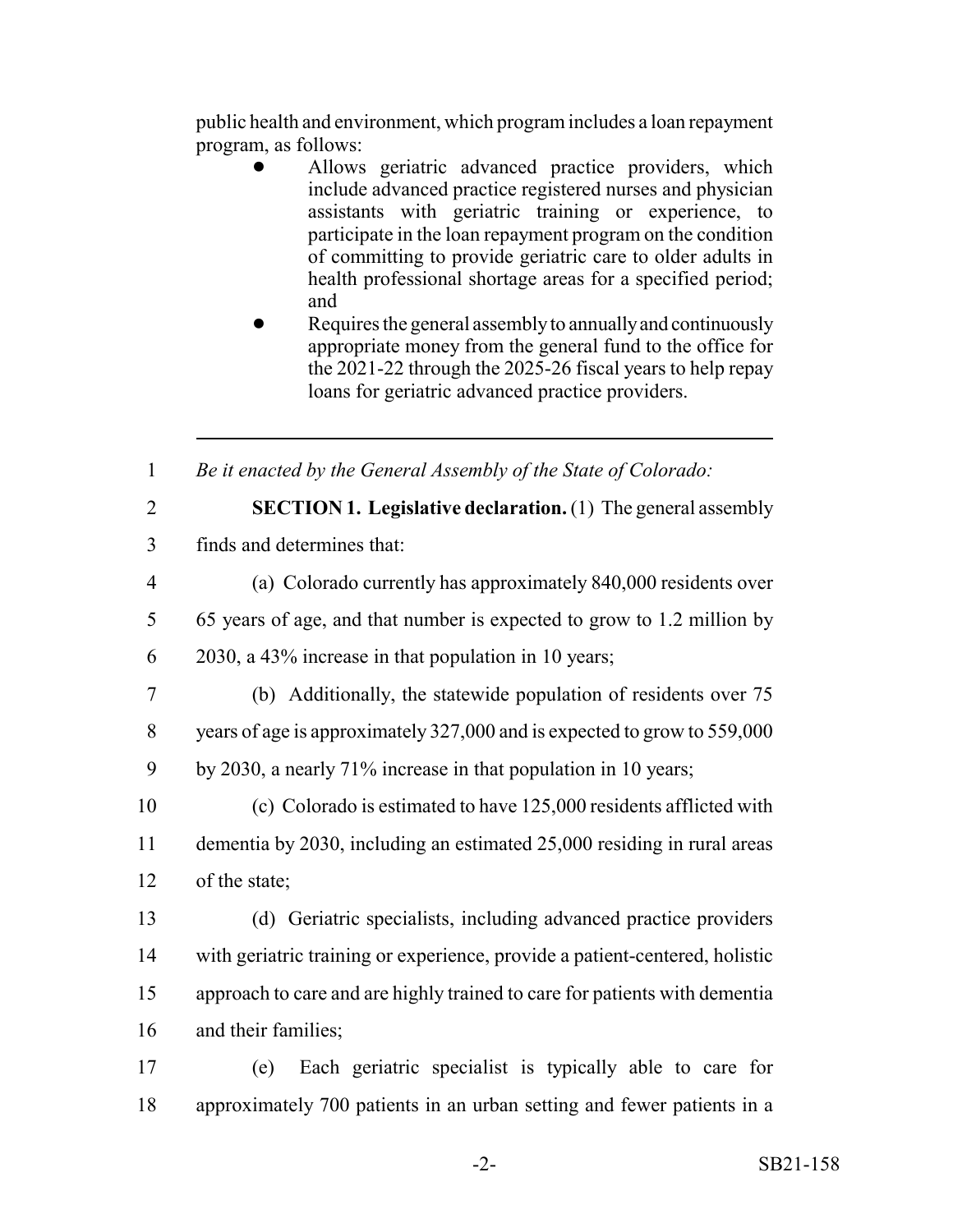rural setting;

 (f) Currently, the number of Colorado health-care providers with training in geriatrics is far short of the number of providers needed, and 4 the number is expected to be drastically short of the 2030 projected need for geriatric-trained health-care providers;

 (g) Advanced practice providers, including advanced practice registered nurses and physician assistants, who have additional training or experience in geriatrics, are critical to address the shortage in geriatric specialists and to provide the level of care required for the state's growing aging population;

 (h) According to reliable sources such as the Colorado department of public health and environment's 2015 report, *Healthy Aging in Colorado,* rural areas of the state are woefully ill-equipped to support 14 aging populations, with rural counties in the southern and eastern parts of the state bearing a higher proportion of the burden of inadequate resources;

 (i) Nearly 50% of Coloradans 75 years of age or older live in rural areas of the state, yet only about 10% of geriatric specialists reside in or serve rural areas;

 (j) In America, 24% of veterans live in rural areas, and those veterans are significantly older than veterans living in urban areas, are 22 likely to have complex care needs and multiple chronic conditions, and 23 have far less access to geriatric care than their urban counterparts;

 (k) Older adults who are healthy or have minimal health issues are inclined to live at home and age in place rather than in a nursing home or other group living situation, and medical experts advise that people age better at home;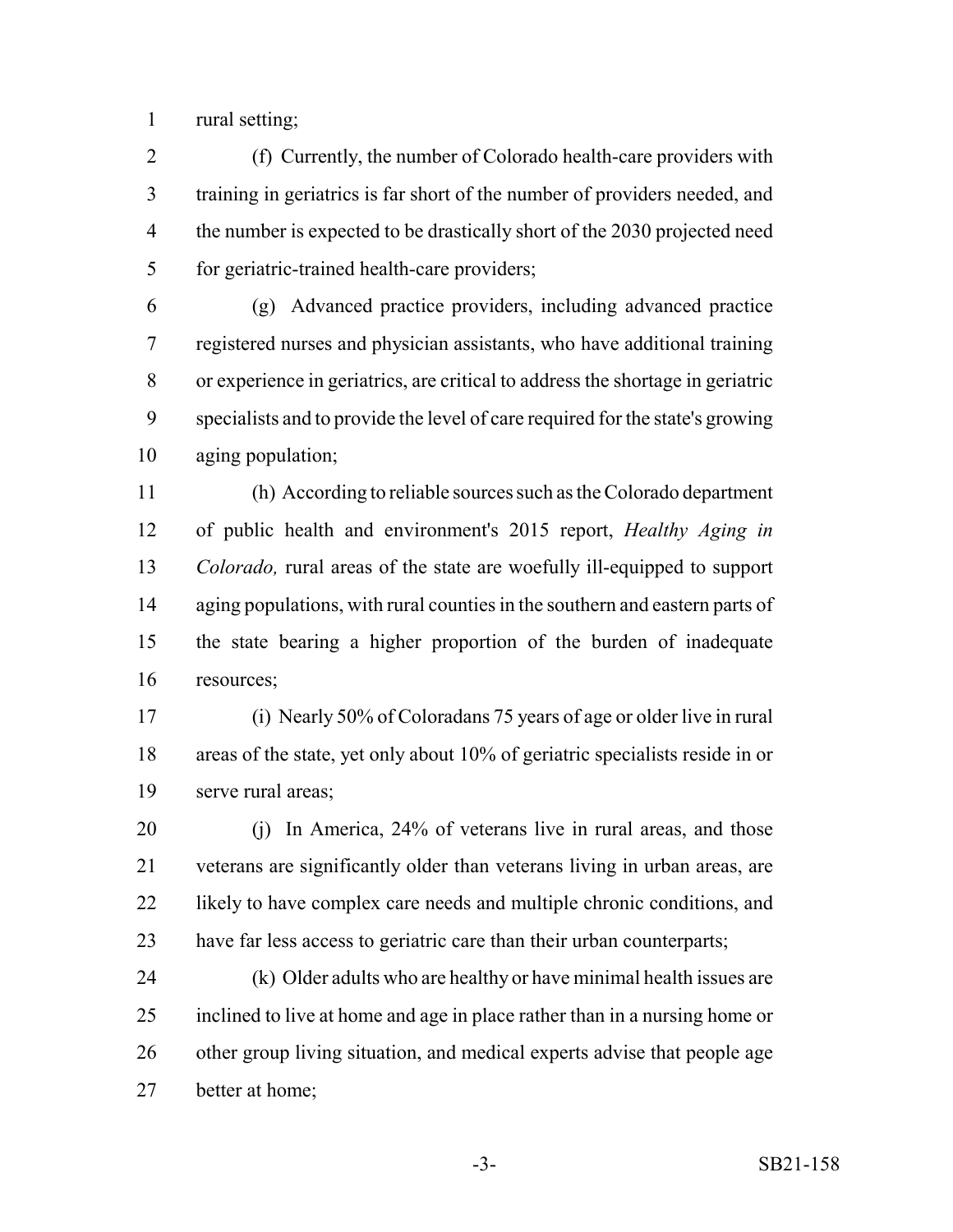(l) Older adults who are able to live at home instead of in a group setting are less susceptible to the spread of disease, such as COVID-19, thus prolonging their lives and avoiding lengthy hospital stays; and

 (m) It is critical for the state to take specific, targeted action to increase the number of geriatric specialists providing geriatric care to the growing older adult populations in rural and other provider shortage areas of the state by allowing geriatric advanced practice providers to participate in the state's loan repayment program through which providers who commit to providing care in shortage areas of the state for specified periods receive education loan repayment assistance.

 **SECTION 2.** In Colorado Revised Statutes, 25-1.5-501, **amend** 12 (1) and (2) as follows:

 **25-1.5-501. Legislative declaration.** (1) The general assembly hereby finds that there are areas of Colorado that suffer from a lack of health-care professionals, GERIATRIC ADVANCED PRACTICE PROVIDERS, or behavioral health-care providers to serve, and a lack of nursing or other health-care professional faculty to train health-care professionals to meet, the medical and behavioral health-care needs of communities. The general assembly further finds that the state needs to implement incentives to encourage health-care professionals, GERIATRIC ADVANCED PRACTICE PROVIDERS, and behavioral health-care providers to practice in these underserved areas and to encourage nursing faculty and other health-care professional faculty to teach health-care professionals.

 (2) It is therefore the intent of the general assembly in enacting 25 this part 5 to create a state health service corps program that uses state money, federal money, when permissible, and contributions from communities and private sources to help repay the outstanding education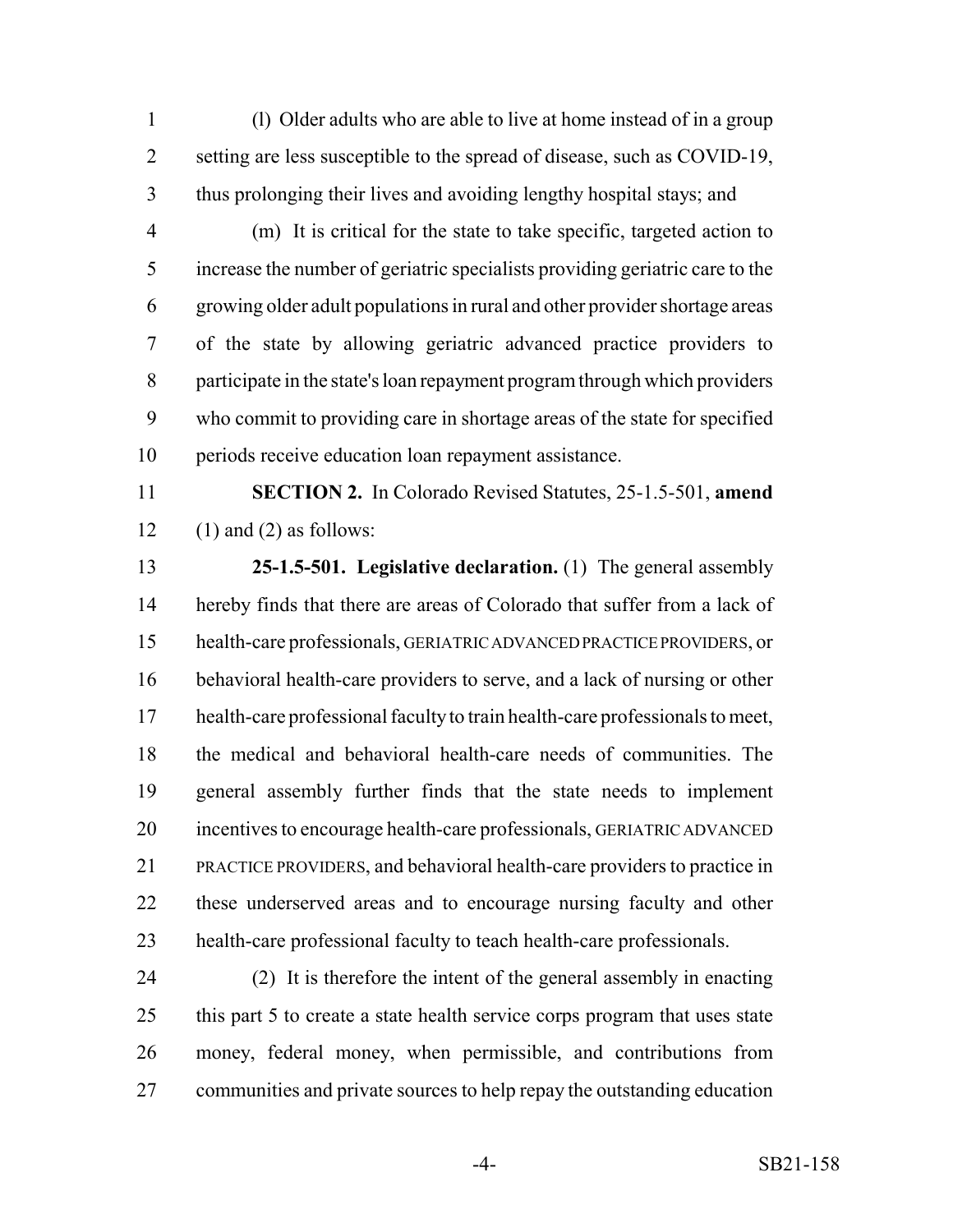loans that many health-care professionals, GERIATRIC ADVANCED PRACTICE PROVIDERS, behavioral health-care providers, candidates for licensure, nursing faculty, and health-care professional faculty hold. In exchange for repayment of loans incurred for the purpose of obtaining education in their chosen health care, GERIATRIC CARE, and behavioral health-care professions, the health-care professionals, GERIATRIC ADVANCED PRACTICE PROVIDERS, behavioral health-care providers, and candidates for licensure will commit to provide health care, GERIATRIC CARE, or behavioral health-care services, as applicable, in communities with underserved health care, GERIATRIC CARE, or behavioral health-care needs throughout the state, and the nursing and health-care professional faculty will commit to provide a specified period of service in a qualified faculty position. **SECTION 3.** In Colorado Revised Statutes, 25-1.5-502, **amend** (1) and (13); and **add** (1.2), (4.3), (4.5), and (8.5) as follows: **25-1.5-502. Definitions.** As used in this part 5, unless the context otherwise requires: (1) "Advisory council" means the Colorado health service corps 19 advisory council created pursuant to section 25-1.5-504 "ADVANCED PRACTICE PROVIDER" MEANS AN ADVANCED PRACTICE REGISTERED NURSE, AS DEFINED IN SECTION 12-255-104 (1), OR A PHYSICIAN ASSISTANT 22 LICENSED PURSUANT TO ARTICLE 240 OF TITLE 12. (1.2) "ADVISORY COUNCIL" MEANS THE COLORADO HEALTH SERVICE CORPS ADVISORY COUNCIL CREATED PURSUANT TO SECTION 25-1.5-504. (4.3) "GERIATRIC ADVANCED PRACTICE PROVIDER" MEANS AN ADVANCED PRACTICE PROVIDER WHO SATISFIES ONE OF THE FOLLOWING: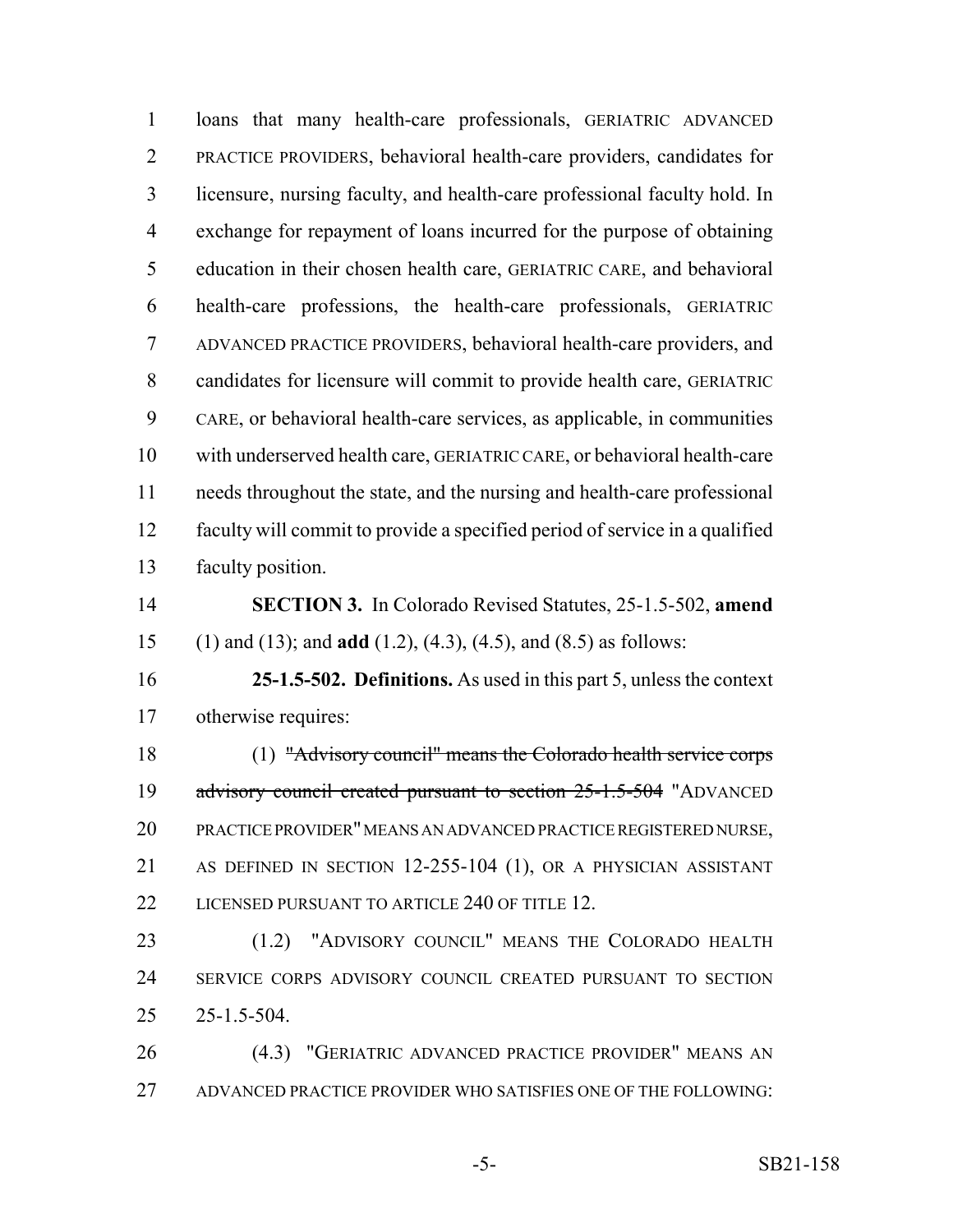(a) HAS COMPLETED A FORMAL POSTGRADUATE GERIATRICS TRAINING PROGRAM CONSISTING OF:

 (I) AT LEAST SIX MONTHS OF INTENSIVE POSTGRADUATE TEACHING IN GERIATRIC SYNDROMES AND THE IMPORTANCE OF PHYSICAL AND COGNITIVE FUNCTION IN THE CARE OF OLDER ADULTS; AND

 (II) A CLINICAL GERIATRIC EXPERIENCE WITH A PRIMARY CARE PANEL COMPRISED EXCLUSIVELY OF OLDER ADULTS, SEVENTY-FIVE PERCENT OF WHICH CLINICAL EXPERIENCE MUST BE OBTAINED IN OUTPATIENT, POST-ACUTE, OR HOME-BASED SETTINGS AND WHICH MAY 10 INCLUDE NO MORE THAN A TOTAL OF TWENTY-FIVE PERCENT OF THE CLINICAL TIME IN THE INPATIENT OR HOSPICE SETTINGS;

(b) HAS COMPLETED:

 (I) FORMAL GERIATRICS TRAINING WITHIN THE ADVANCED PRACTICE PROVIDER TRAINING PROGRAM, WHICH INCLUDES DIDACTIC TEACHING OR TRAINING ABOUT GERIATRIC SYNDROMES AND THE IMPORTANCE OF PHYSICAL AND COGNITIVE FUNCTION IN THE CARE OF OLDER ADULTS; AND

18 (II) AT LEAST TWELVE MONTHS OF POSTGRADUATE CLINICAL EXPERIENCE, WITH AT LEAST FIFTY PERCENT OF CLINICAL TIME SPENT PROVIDING GERIATRIC CARE;

 (c) HAS COMPLETED AT LEAST TWENTY-FOUR MONTHS OF POSTGRADUATE CLINICAL EXPERIENCE, WITH AT LEAST FIFTY PERCENT OF 23 CLINICAL TIME SPENT PROVIDING GERIATRIC CARE; OR

 (d) HAS COMPLETED GERIATRIC TRACK CLINICAL EXPERIENCE WITHIN THE ADVANCED PRACTICE PROVIDER TRAINING PROGRAM, WITH AT LEAST FIFTY PERCENT OF CLINICAL TRAINING TIME SPENT PROVIDING GERIATRIC CARE.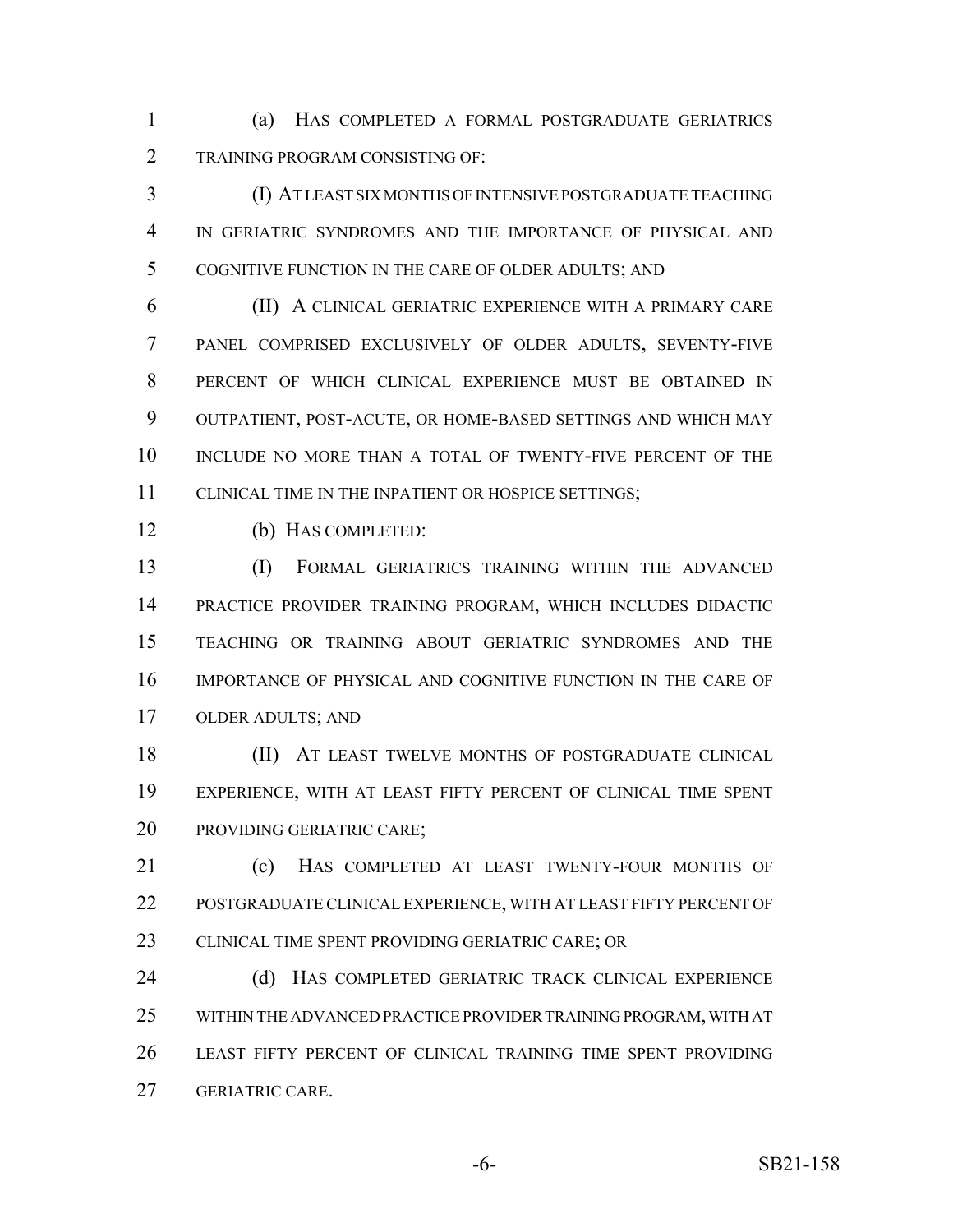(4.5) "GERIATRIC CARE" MEANS HEALTH CARE THAT IS PROVIDED TO OLDER ADULTS, INCLUDING CARE PROVIDED IN OUTPATIENT, POST-ACUTE, OR HOME-BASED SETTINGS, THAT FOCUSES ON IDENTIFYING AND MANAGING GERIATRIC SYNDROMES AND THE IMPORTANCE OF THE OLDER ADULT'S PHYSICAL AND COGNITIVE FUNCTIONAL STATUS. "GERIATRIC CARE" DOES NOT INCLUDE HOSPICE-ONLY CARE.

 (8.5) "OLDER ADULT" MEANS AN INDIVIDUAL WHO IS AT LEAST SIXTY-FIVE YEARS OF AGE.

 (13) "State-designated health professional shortage area" means an area of the state designated by the primary care office, in accordance with state-specific methodologies established by the state board by rule 12 pursuant to section 25-1.5-404 (1)(a), as experiencing a shortage of health-care professionals, GERIATRIC ADVANCED PRACTICE PROVIDERS, or behavioral health-care providers.

 **SECTION 4.** In Colorado Revised Statutes, 25-1.5-503, **amend** (1)(a)(I)(B), (1)(a)(I)(C), (1)(a)(II), (1)(b), (1)(c), (2), and (6); and **add** 17 (1)(a)(I)(D), (1)(a)(III)(C), (1)(d)(IV), and (5)(c) as follows:

 **25-1.5-503. Colorado health service corps - program - creation - conditions.** (1) (a) (I) The primary care office shall maintain and administer, subject to available appropriations, the Colorado health service corps. Subject to available appropriations, the Colorado health service corps shall provide loan repayment for certain eligible:

- (B) Nursing faculty MEMBERS or health-care professional faculty 24 members in qualified faculty positions; and
- (C) Behavioral health-care providers and candidates for licensure who provide behavioral health-care services; AND
- (D) GERIATRIC ADVANCED PRACTICE PROVIDERS.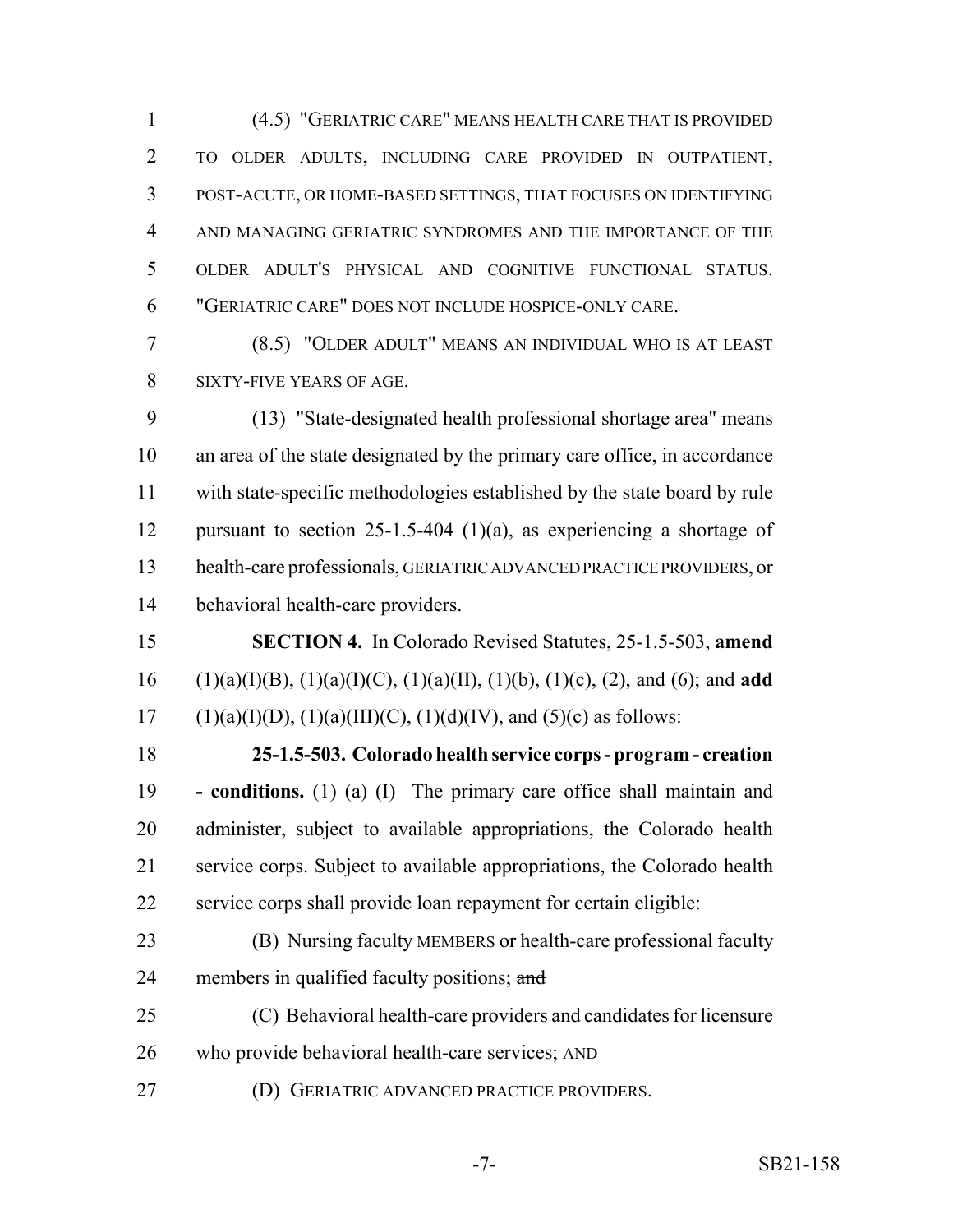(II) Under the Colorado health service corps, subject to the limitations specified in subsection (2) of this section, upon entering into a loan contract the state may either:

 (A) Make payments on the education loans of the health-care professional, behavioral health-care provider, candidate for licensure, GERIATRIC ADVANCED PRACTICE PROVIDER, nursing faculty member, or health-care professional faculty member; or

 (B) Agree to make an advance payment in a lump sum of all or part of the principal, interest, and related expenses of the education loans of health-care professionals, behavioral health-care providers, candidates for licensure, GERIATRIC ADVANCED PRACTICE PROVIDERS, nursing faculty members, or health-care professional faculty members, subject to the limitations specified in subsection (2) of this section.

 (III) (C) IN CONSIDERATION FOR RECEIVING REPAYMENT OF ALL OR PART OF A GERIATRIC ADVANCED PRACTICE PROVIDER'S EDUCATION LOAN, THE GERIATRIC ADVANCED PRACTICE PROVIDER SHALL AGREE TO SPEND 17 AT LEAST FIFTY PERCENT OF THE PROVIDER'S TIME PROVIDING GERIATRIC CARE IN HEALTH PROFESSIONAL SHORTAGE AREAS IN COLORADO.

 (b) Repayment of loans under the Colorado health service corps may be made using money in the Colorado health service corps fund. The primary care office is authorized to receive and expend gifts, grants, and 22 donations or money appropriated by the general assembly for the purpose of implementing the Colorado health service corps. In administering the Colorado health service corps, the primary care office shall collaborate with appropriate partners as needed to maximize the federal money available to the state for state loan repayment programs through the federal department of health and human services. The selection of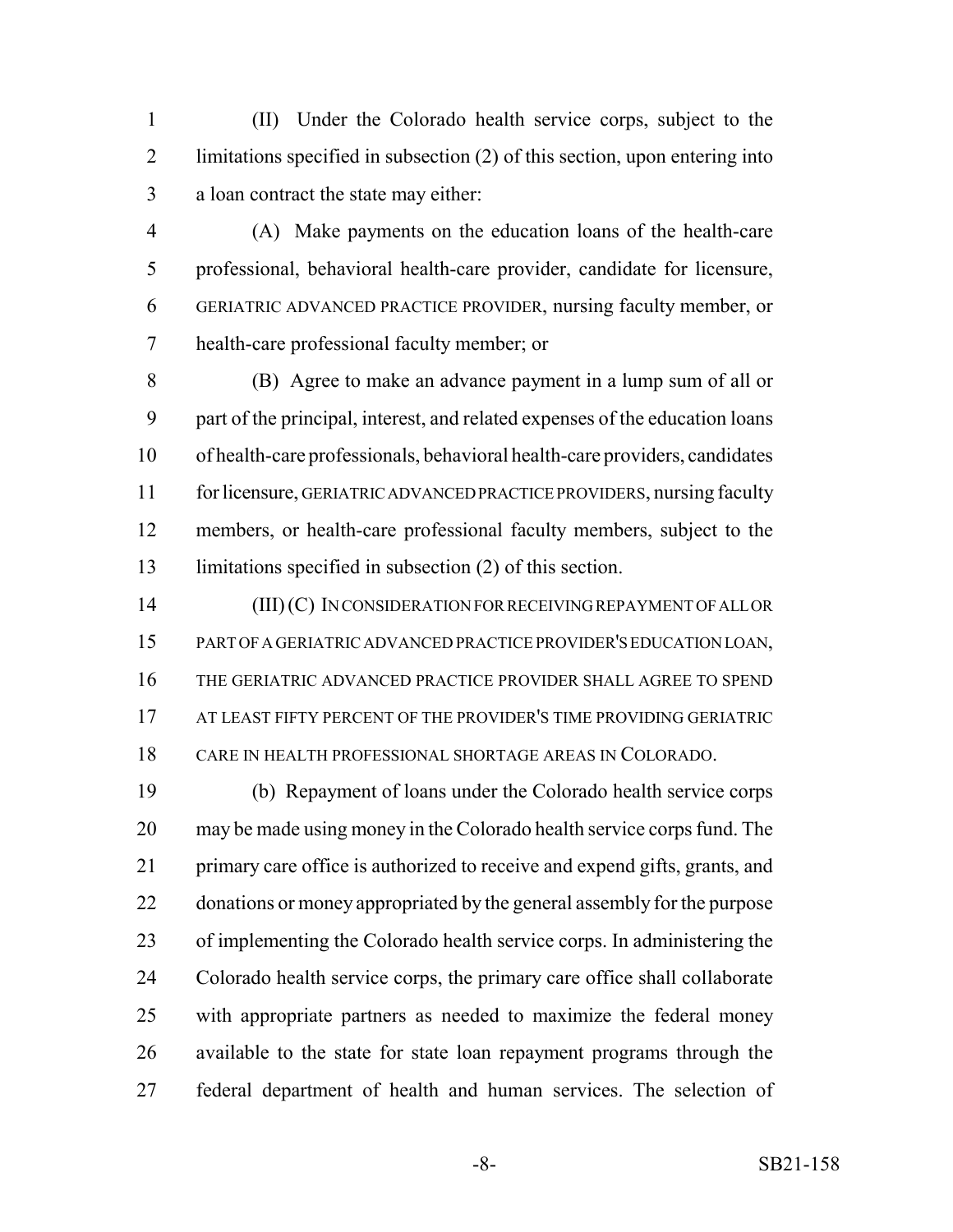health-care professionals, behavioral health-care providers, candidates for licensure, GERIATRIC ADVANCED PRACTICE PROVIDERS, nursing faculty members, and health-care professional faculty members for participation in the Colorado health service corps is exempt from the competitive bidding requirements of the "Procurement Code", articles 101 to 112 of title 24.

 (c) The following providers are not eligible for loan repayment through the Colorado health service corps:

 (I) Health-care professionals who are not practicing in primary 10 care specialties or providing primary health services; and

 (II) Behavioral health-care providers and candidates for licensure who are not providing behavioral health-care services; AND

 (III) GERIATRIC ADVANCED PRACTICE PROVIDERS WHO ARE NOT PROVIDING GERIATRIC CARE IN ACCORDANCE WITH SUBSECTION 15  $(1)(a)(III)(C)$  OF THIS SECTION.

16 (d) (IV) As a condition of receiving a loan repayment THROUGH THE COLORADO HEALTH SERVICE CORPS, A GERIATRIC ADVANCED PRACTICE PROVIDER MUST ENTER INTO A CONTRACT PURSUANT TO WHICH THE GERIATRIC ADVANCED PRACTICE PROVIDER AGREES TO PROVIDE GERIATRIC CARE FOR AT LEAST TWO YEARS IN A COMMUNITY THAT IS LOCATED IN A HEALTH PROFESSIONAL SHORTAGE AREA. THE GERIATRIC ADVANCED PRACTICE PROVIDER, THE PRIMARY CARE OFFICE, AND THE COMMUNITY EMPLOYER WITH WHICH THE GERIATRIC ADVANCED PRACTICE PROVIDER IS PRACTICING MUST BE PARTIES TO THE CONTRACT. (2) Subject to available appropriations, the primary care office

 shall annually select health-care professionals, behavioral health-care providers, candidates for licensure, GERIATRIC ADVANCED PRACTICE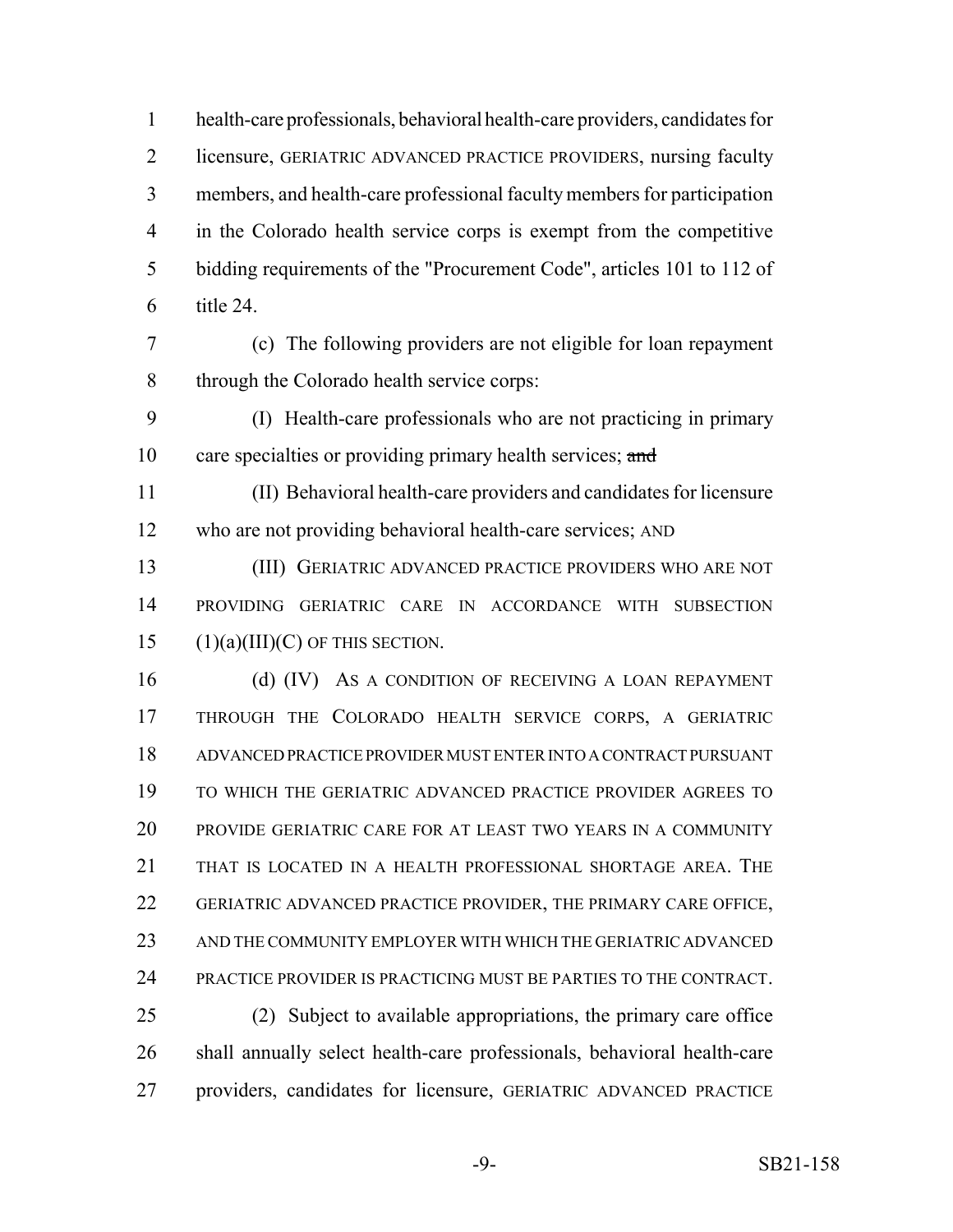PROVIDERS, nursing faculty members, and health-care professional members from the list provided by the advisory council pursuant to section 25-1.5-504 (5)(a) to participate in the Colorado health service corps.

 (5) (c) FOR A GERIATRIC ADVANCED PRACTICE PROVIDER APPLYING TO PARTICIPATE IN THE COLORADO HEALTH SERVICE CORPS, THE ADVISORY COUNCIL SHALL PRIORITIZE GERIATRIC ADVANCED PRACTICE PROVIDER APPLICANTS WHO ARE:

 (I) PROVIDING GERIATRIC CARE IN A RURAL SETTING, BUT THE ADVISORY COUNCIL MAY ALSO CONSIDER APPLICANTS PROVIDING GERIATRIC CARE IN AN UNDERSERVED URBAN SETTING;

**(II) PRACTICING WITH A NONPROFIT ENTITY, BUT THE ADVISORY**  COUNCIL MAY ALSO CONSIDER APPLICANTS WHO ARE PRACTICING WITH A FOR-PROFIT ENTITY IF THERE ARE NO APPROPRIATE POSITIONS AVAILABLE WITH A NONPROFIT ENTITY IN THE AREA BEING SERVED; AND

 (III) WILLING TO SERVE AS A CLINICAL PRECEPTOR FOR ADVANCED PRACTICE PROVIDERS AND OTHER PROVIDERS SEEKING TRAINING IN GERIATRIC CARE.

 (6) A contract for loan repayment entered into pursuant to this part 5 must not include terms that are more favorable to health-care professionals, behavioral health-care providers, or candidates for 22 licensure, OR GERIATRIC ADVANCED PRACTICE PROVIDERS than the most favorable terms that the secretary of the federal department of health and human services is authorized to grant under the national health services corps program. In addition, each contract must include penalties for breach of contract that are at least as stringent as those available to the secretary of the federal department of health and human services. In the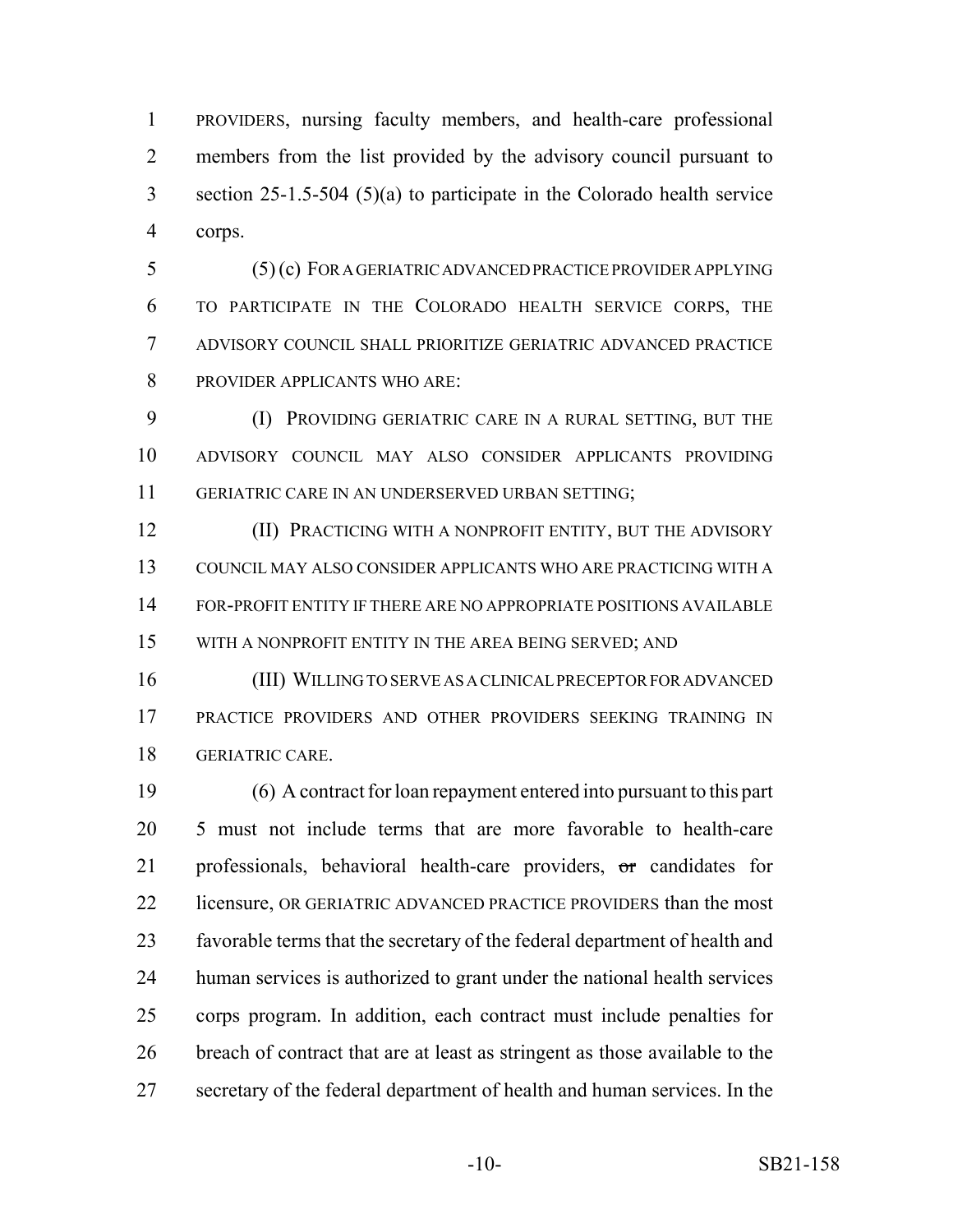event of a breach of contract for a loan repayment entered into pursuant 2 to this part 5, the primary care office shall enforce the contract and collect any damages or other penalties owed.

 **SECTION 5.** In Colorado Revised Statutes, 25-1.5-504, **amend** 5 (2) introductory portion,  $(2)(n)$ ,  $(2)(o)$ , and  $(5)(a)$ ; and **add**  $(2)(p)$  as follows:

 **25-1.5-504. Colorado health service corps advisory council - creation - membership - duties.** (2) The advisory council consists of 9 fifteen SIXTEEN members appointed by the governor as provided in this subsection (2). In appointing members of the advisory council, the governor shall ensure that the advisory council includes at least one representative from each of the following organizations OR PRACTICE AREAS:

 (n) A membership organization representing substance use disorder service providers; and

 (o) A licensed or certified addiction counselor who has experience in rural health, safety net clinics, or health equity; AND

 (p) A PHYSICIAN WHO PROVIDES GERIATRIC CARE OR A GERIATRIC ADVANCED PRACTICE PROVIDER.

 (5) (a) The advisory council shall review applications received from health-care professionals, behavioral health-care providers, candidates for licensure, GERIATRIC ADVANCED PRACTICE PROVIDERS, nursing faculty members, and health-care professional faculty members to participate in the Colorado health service corps. Subject to available appropriations and federal requirements concerning eligibility for federal loan repayment matching funds, the advisory council shall annually select health-care professionals, behavioral health-care providers, candidates for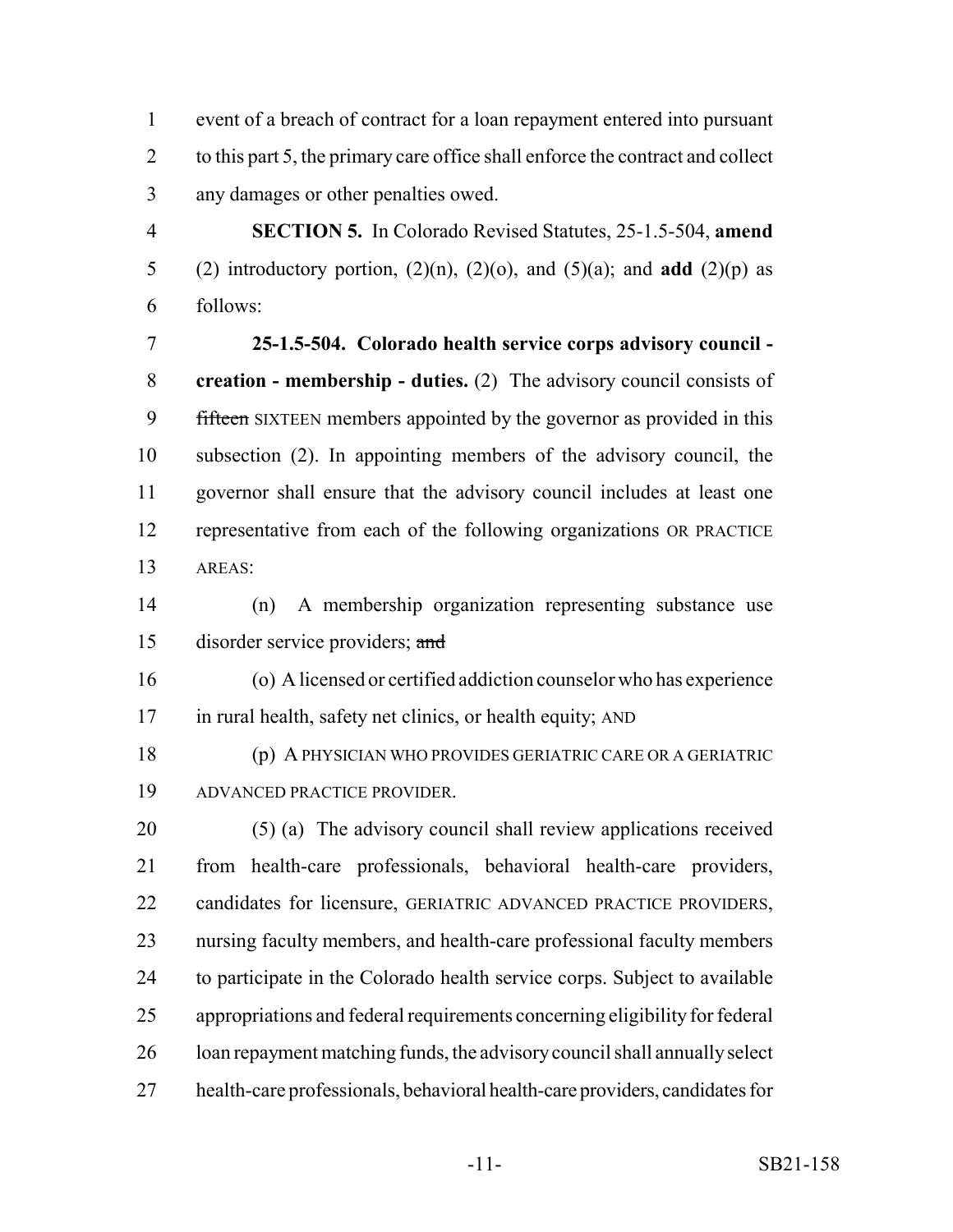licensure, GERIATRIC ADVANCED PRACTICE PROVIDERS, nursing faculty members, and health-care professional faculty members to participate in the Colorado health service corps and shall forward its list of selected participants to the primary care office.

 **SECTION 6.** In Colorado Revised Statutes, 25-1.5-505, **amend** 6 (1) introductory portion,  $(1)(a)$ , and  $(1)(d)$  as follows:

 **25-1.5-505. Advisory council - report.** (1) On or before December 1, 2011, and on or before December 1 every two years thereafter, the primary care office, with assistance from the advisory council, shall submit to the governor, the health and human services 11 committee of the senate, the committees on health AND insurance and 12 environment and on public AND BEHAVIORAL health care and human services COMMITTEES of the house of representatives, or any successor committees, a report that includes, at a minimum, the following information:

 (a) A description of the health-care professionals, behavioral health-care providers, candidates for licensure, GERIATRIC ADVANCED PRACTICE PROVIDERS, nursing faculty members, and health-care professional faculty members participating in the Colorado health service corps program and the scholarship program;

 (d) An analysis of the effects of the Colorado health service corps program and the scholarship program on addressing the health care, GERIATRIC CARE, and behavioral health-care needs of communities in Colorado;

 **SECTION 7.** In Colorado Revised Statutes, 25-1.5-506, **add** (5) as follows:

**25-1.5-506. Colorado health service corps fund - created -**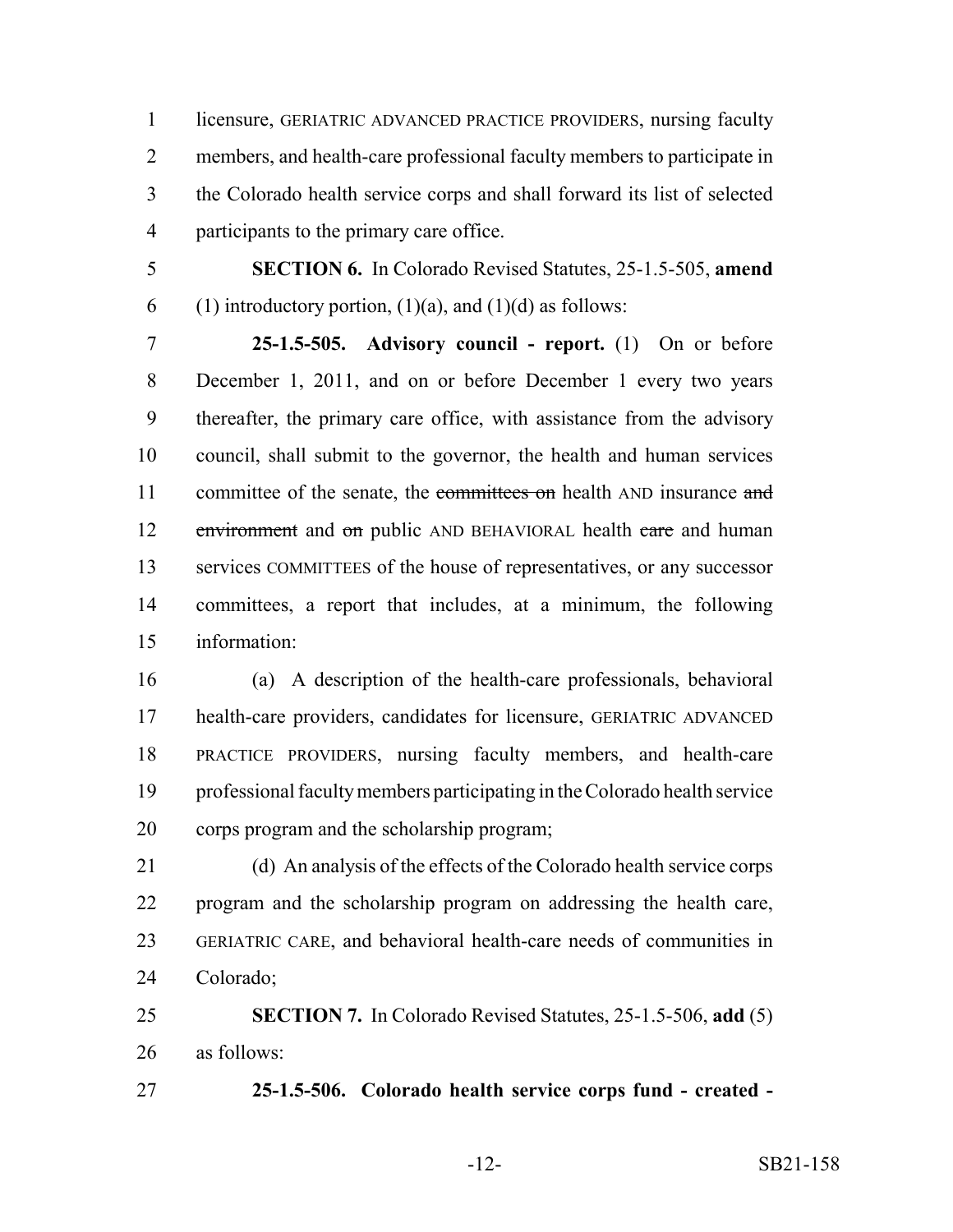**acceptance of grants and donations - annual appropriation from marijuana tax cash fund and general fund - repeal.** (5) (a) FOR THE 2021-22 THROUGH THE 2025-26 STATE FISCAL YEARS, THE GENERAL ASSEMBLY SHALL CONTINUOUSLY APPROPRIATE THE FOLLOWING AMOUNTS FROM THE GENERAL FUND TO THE FUND FOR USE IN PROVIDING LOAN REPAYMENTS FOR GERIATRIC ADVANCED PRACTICE PROVIDERS: (I) FOR THE 2021-22 STATE FISCAL YEAR, TWO HUNDRED TWENTY-FIVE THOUSAND DOLLARS; (II) FOR THE 2022-23 STATE FISCAL YEAR, FOUR HUNDRED THOUSAND DOLLARS; (III) FOR THE 2023-24 STATE FISCAL YEAR, FIVE HUNDRED 12 SEVENTY-FIVE THOUSAND DOLLARS; 13 (IV) FOR THE 2024-25 STATE FISCAL YEAR, FOUR HUNDRED FIFTY THOUSAND DOLLARS; AND (V) FOR THE 2025-26 STATE FISCAL YEAR, TWO HUNDRED SEVENTY-FIVE THOUSAND DOLLARS. (b) THIS SUBSECTION (5) IS REPEALED, EFFECTIVE SEPTEMBER 30, 2026. **SECTION 8.** In Colorado Revised Statutes, 25-1.5-404, **amend**  $20 \quad (1)(a)$  as follows: **25-1.5-404. Primary care office - powers and duties - rules.** 22 (1) The primary care office has, at a minimum, the following powers and duties: (a) To assess the health-care PROFESSIONAL, GERIATRIC ADVANCED PRACTICE PROVIDER, and behavioral health-care professional needs of areas throughout the state and create and administer state-designated health professional shortage areas in accordance with